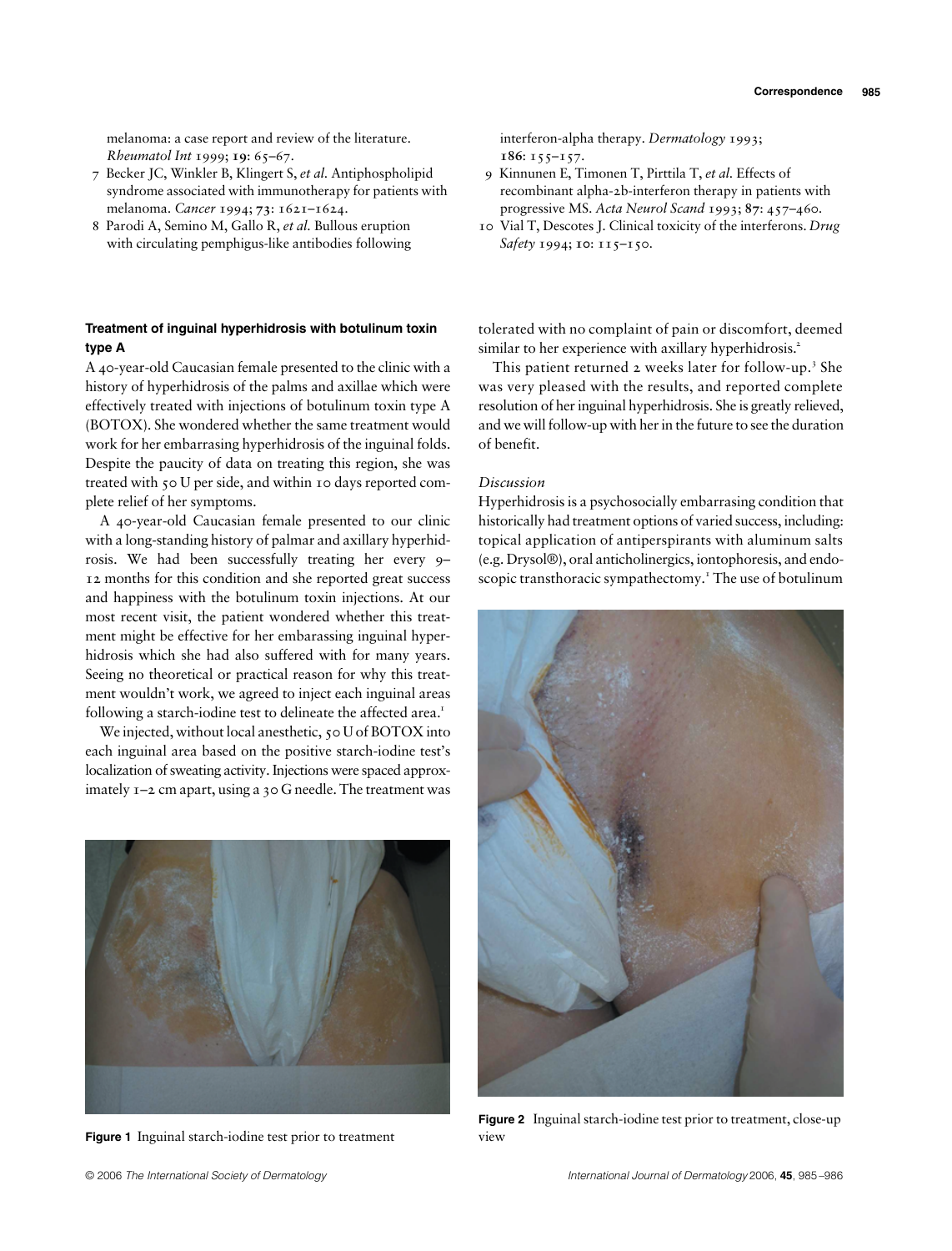

**Figure 3** Inguinal starch-iodine test two weeks following treatment

toxin type A (BOTOX) in humans for hyperhidrosis only came about since  $1996.<sup>2,3</sup>$ 

Botulinum toxin is a safe and effective treatment for hyperhidrosis, and has been shown to improve the quality of life in affected patients.<sup>4</sup> The toxin works by inhibiting the release of acetylcholine at the neuromuscular junction, and affecting the postganglionic sympathetic innervation of sweat glands.<sup>5</sup>

Axillary and palmar hyperhidrosis have thus far been the most studied affected areas with regards to the beneficial effects of botulinum toxin type A (BOTOX). Using a PubMed search, only one reference was found with mention to the use of botulinum toxin for inguinal or groin hyperhidrosis. Goldman reports his personal experience with the use of botulinum

toxin for several areas, and experience with inguinal hyperhidrosis in two patients.<sup>6</sup>

Our case report of the use of botulinum toxin for inguinal hyperhidrosis corroborates the findings of Goldman. More work should be done in this area to find the optimal dose for treating this area, and patients should be made aware that this is another area of the body that can benefit from botulinum toxin therapy.

*Benjamin Barankin*, MD

*Norman Wasel*, MD, FRCPC University of Alberta, Division of Dermatology, Edmonton, Alberta, Canada *Benjamin Barankin* University Dermatology Center, 2-104 Clinical Sciences Building, Edmonton, Alberta, Canada T6G 2G3 E-mail: benbarankin@yahoo.com

## *References*

- 1 Stolman LP. Treatment of hyperhidrosis. *J Drugs Dermatol* 2003 October; **2**: 521–527.
- 2 Bushara KO. Botulinum toxin a possible new treatment for axillary hyperhidrosis. *Clin Exp Dermatol* 1996; **21**: 276.
- 3 Schnider P, Binder M, Berger T, *et al.* Botulinum A toxin injection in focal hyperhidrosis. *Br J Dermatol* 1996; **134**: 1160–1161.
- 4 Tan SR, Solish N. Long-term efficacy and quality of life in the treatment of focal hyperhidrosis with botulinum toxin A. *Dermatol Surg* 2002; **28**: 495–499.
- 5 Simpson LL. Botulinum toxin: a deadly poison sheds its negative image. *Ann Int Med* 1996; **125**: 616–617.
- 6 Goldman A. Treatment of axillary and palmar hyperhidrosis with botulinum toxin. *Aesthetic Plast Surg* 2000; **24**: 280–282.

## **an open trial using a low molecular weight heparinoid (sulodexide)**

**Oral lichen planus: clinical and histological evaluation in** The aim of this st **an open trial using a low molecular weight heparinoid** siveness of a new low (**sulodexide**) used statified squamous epithelia, often in mult Lichen planus (LP) is a relatively common disorder affecting stratified squamous epithelia, often in multiple sites.<sup>1,2</sup> Although often presenting as symptomless white lesions, oral lichen planus (OLP) may be painful – especially in the atrophic and erosive forms or where there is desquamative gingivitis.<sup>2</sup> In contrast to cutaneous LP, the oral disease tends to be chronic.<sup>2-4</sup> Therefore, in some of LP patients, systemic therapy is indicated.

Therapy of OLP includes mainly the use of various immunosuppressive agents, especially corticosteroids, $2,5,6$  or more recently, tacrolimus;<sup>7,8</sup> but the adverse effects of several of the immunosuppressive agents used systemically, especially in elderly patients, means that safer alternatives are sought.

The aim of this study was to determine the clinical effectiveness of a new low molecular weight heparinoid molecule (sulodexide) used systemically, but which has immunosuppressive activity with minimal adverse effects.

Twenty Italian patients with chronic erosive or reticularerosive oral lichen planus (LP) (13 female and 7 males, age range 3874 years; median 59 years) were studied (Fig. 1). Informed consent and approval of the local district ethical committee was obtained.

All patients were submitted to oral lesional biopsy and had LP confirmed in accordance with World Health Organization (WHO) parameters and all had positive immunostaining for fibrinogen along the epithelial basal membrane zone. Four of the patients had LP affecting skin but none had LP in other sites. All had normal blood count, PT, PTT, fibrinogen, and blood glucose levels. Of the 20 LP patients, six had active viral